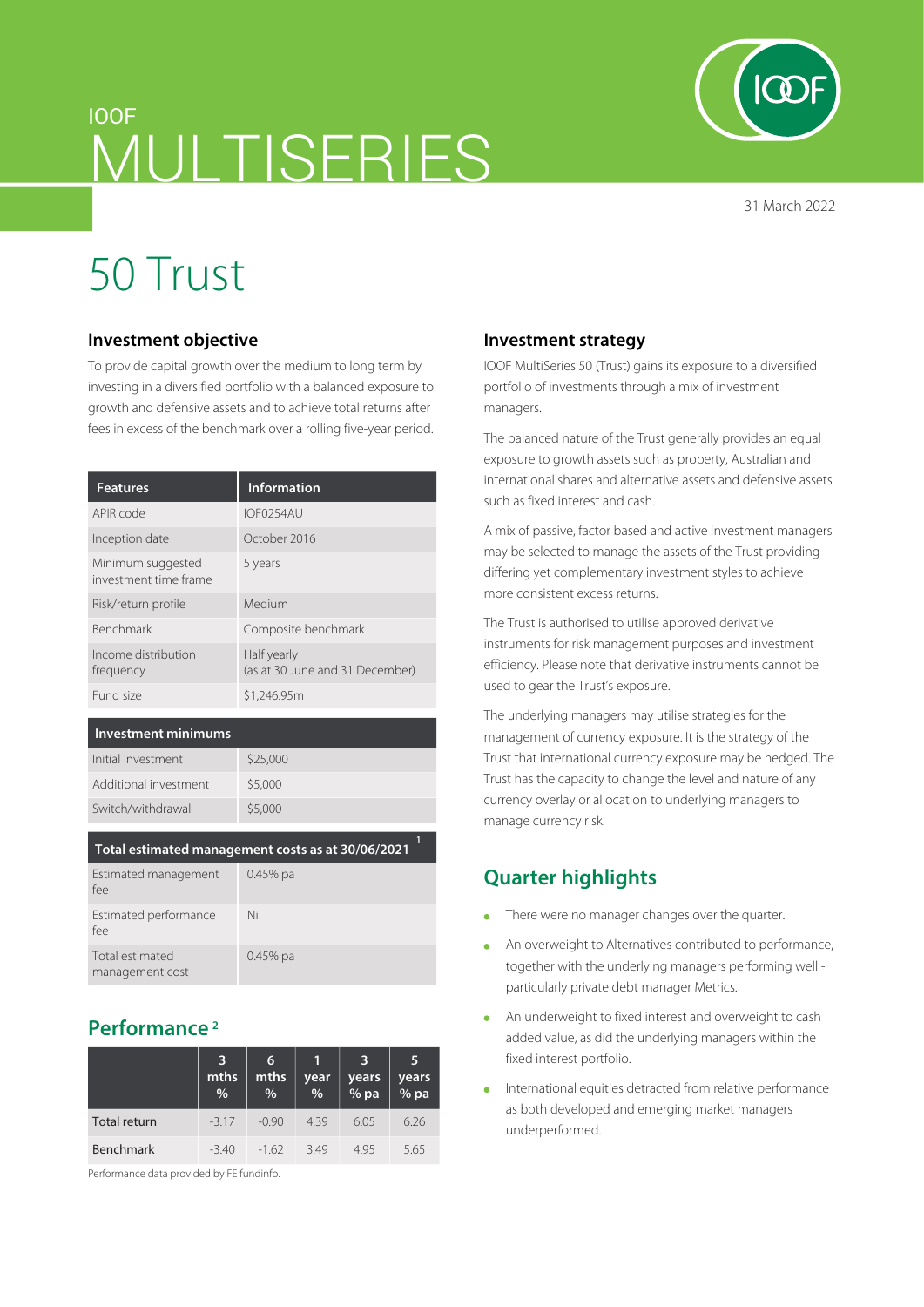# **Manager weightings**

| <b>Asset class</b>                | Investment manager/s strategy                                     | Manager style/strategy description                                     | Asset<br>allocation<br>% |
|-----------------------------------|-------------------------------------------------------------------|------------------------------------------------------------------------|--------------------------|
| Australian shares                 | Acadian Asset Management (Australia) Limited                      | Small companies                                                        | 1.21                     |
| Australian shares                 | AllianceBernstein Investment Management<br>Australia Limited      | Concentrated value                                                     | 1.68                     |
| Australian shares                 | <b>IOOF OuantPlus</b>                                             | Enhanced passive                                                       | 2.23                     |
| Australian shares                 | Northcape Capital Pty Ltd                                         | Quality                                                                | 1.96                     |
| Australian shares                 | Quest Asset Partners Pty Limited                                  | Fundamental quality and growth                                         | 2.14                     |
| Australian shares                 | The Northern Trust Company of Hong Kong<br>Limited                | Quantitative multi-factor                                              | 5.17                     |
| Australian shares                 | Transactional cash (IOOF Investment Services<br>Ltd)              | Transactional cash                                                     | 0.04                     |
| International shares              | Alphinity Investment Management Pty Ltd                           | Quality with earnings leadership                                       | 1.94                     |
| International shares              | Brown Advisory Limited                                            | Global quality growth                                                  | 1.55                     |
| International shares              | Challenger Limited                                                | Index plus a margin                                                    | 6.88                     |
| International shares              | William Blair Investment Management                               | Quality at reasonable prices (emerging<br>markets)                     | 0.72                     |
| International shares              | TT International                                                  | Growth at reasonable prices (emerging<br>markets)                      | 0.82                     |
| International shares              | Neuberger Berman Australia Pty Limited                            | Emerging quality growth (emerging<br>markets)                          | 0.84                     |
| International shares              | Berkeley Street Asset Management                                  | Small cap quality growth (emerging<br>markets)                         | 0.45                     |
| International shares              | Royal London Asset Management                                     | Intrinsic value                                                        | 3.50                     |
| International shares              | Vaughan Nelson Investment Management                              | SMID cap value                                                         | 1.08                     |
| International shares              | Vontobel Asset Management Australia Pty Ltd                       | High quality growth at sensible prices                                 | 2.02                     |
| International shares              | Transactional cash (IOOF Investment Services<br>Ltd               | Transactional cash                                                     | 0.16                     |
| Australian property               | Direct Property (IOOF Investment Services Ltd)                    | Core                                                                   | 2.97                     |
| Australian property               | Macquarie Investment Management Limited                           | Passive listed Australian property<br>securities                       | 1.45                     |
| International property            | Macquarie Investment Management Limited                           | Passive listed global property securities                              | 2.32                     |
| Alternatives                      | AllianceBernstein Investment Management<br>Australia Limited      | Absolute & multi-strategy                                              | 0.41                     |
| Alternatives                      | Invesco Australia Limited                                         | Absolute & multi-strategy                                              | 0.60                     |
| Alternatives                      | Macquarie Investment Management Limited                           | Passive listed global infrastructure                                   | 2.06                     |
| Alternatives                      | Metrics Credit Partners Pty Limited                               | Australian senior secured corporate, real<br>estate and mezzanine debt | 7.90                     |
| Australian fixed interest         | Ardea Investment Management                                       | Diversified fixed income and total return<br>Australian fixed income   | 5.76                     |
| Australian fixed interest         | Janus Henderson Investors (Australia) Funds<br>Management Limited | Active Australian fixed interest                                       | 3.91                     |
| Australian fixed interest         | Metrics Credit Partners Pty Limited                               | Australian corporate loans                                             | 3.59                     |
| Australian fixed interest         | Western Asset Management Company                                  | Australian bonds                                                       | 3.53                     |
| Australian fixed interest         | Transactional cash (IOOF Investment Services<br>Ltd               | Transactional cash                                                     | 0.68                     |
| International fixed<br>interest   | Brandywine Global Investment Management,<br>LLC                   | Top-down, value-driven                                                 | 6.27                     |
| International fixed<br>interest   | Invesco Australia Limited                                         | International core fixed income                                        | 8.20                     |
| International fixed<br>interest   | Stone Harbor Investment Partners LP                               | Emerging markets debt                                                  | 1.96                     |
| International fixed<br>interest   | Western Asset Management Company                                  | Global high-grade multi-asset credit                                   | 1.86                     |
| Cash and short-term<br>securities | <b>IOOF Investment Services Ltd</b>                               | Short-term money market securities                                     | 12.12                    |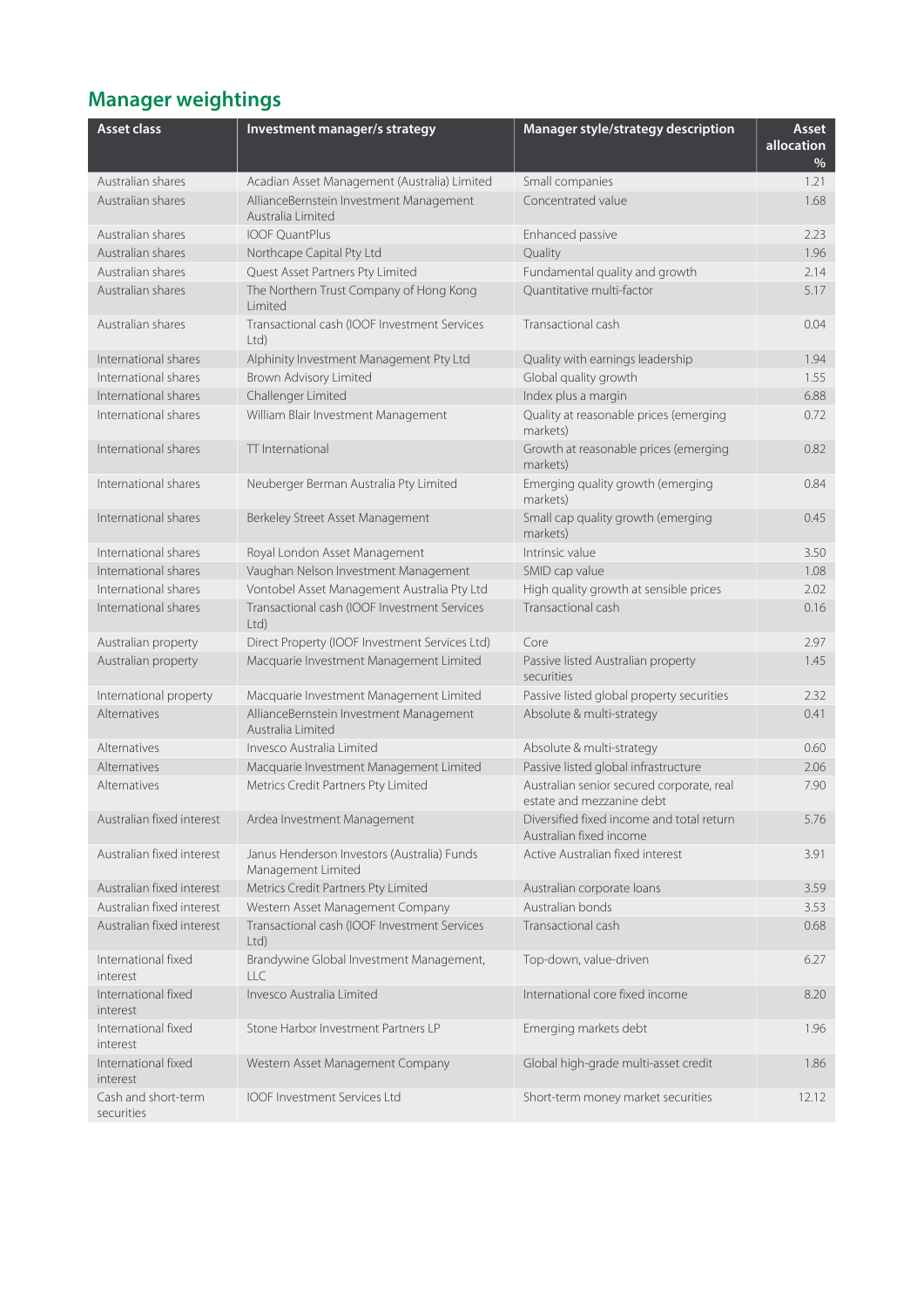### **Asset allocation range**

| Asset class                    | Asset<br>range |
|--------------------------------|----------------|
| Cash and short-term securities | $0 - 25%$      |
| Diversified fixed interest     | $25 - 50%$     |
| Alternatives                   | $0 - 20%$      |
| Property                       | $0 - 20%$      |
| Australian shares              | $0 - 25%$      |
| International shares           | 10-30%         |

# **Top holdings - Australian shares 3**

| <b>BHP Group Ltd</b>                            | 1.26%    |
|-------------------------------------------------|----------|
| Commonwealth Bank of Australia                  | 0.77%    |
| National Australia Bank Limited                 | 0.69%    |
| CSI Limited                                     | 0.63%    |
| Transurban Group Ltd.                           | 0.51%    |
| Macquarie Group Limited                         | 0.51%    |
| Australia and New Zealand Banking Group Limited | 0.33%    |
| Westpac Banking Corporation                     | 0.31%    |
| Woolworths Group Ltd                            | $0.30\%$ |
| <b>Telstra Corporation Limited</b>              | 0.29%    |

# **Top holdings - International shares**

| Microsoft Corporation           | 0.90%    |
|---------------------------------|----------|
| Apple Inc.                      | 0.57%    |
| Amazon.com, Inc.                | 0.56%    |
| UnitedHealth Group Incorporated | 0.38%    |
| Alphabet Inc. Class A           | 0.35%    |
| Visa Inc. Class A               | 0.29%    |
| Alphabet Inc. Class C           | 0.27%    |
| <b>NVIDIA Corporation</b>       | 0.24%    |
| Nestle S.A.                     | 0.23%    |
| Mastercard Incorporated Class A | $0.22\%$ |

#### **Asset allocation**



## **Actual versus target asset allocation**